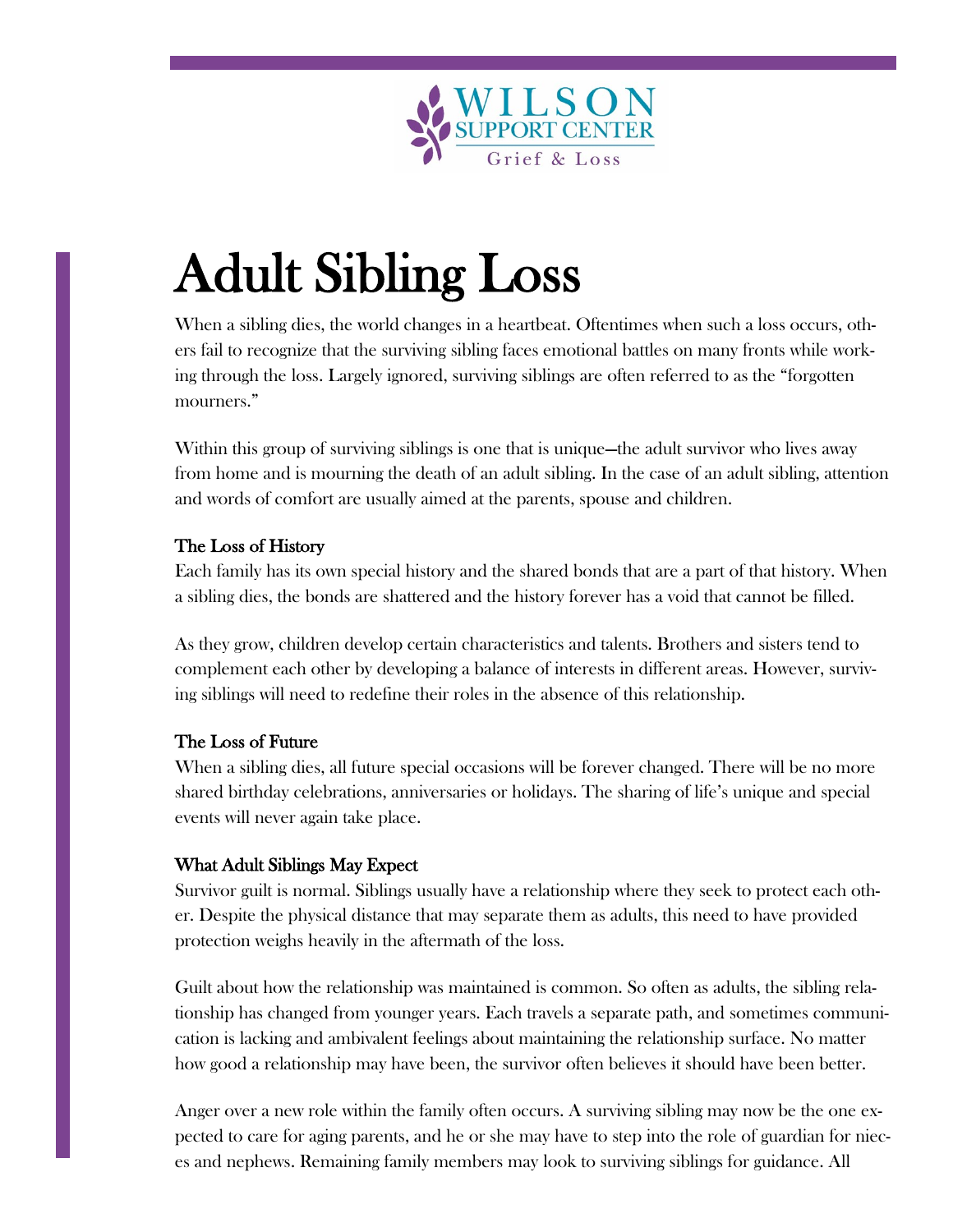these situations are possible reasons to feel anger over a sibling's death.

Fear of mortality. When a brother or sister dies, it is natural for the surviving sibling or siblings to look at their own lives and what their deaths would do to the family.

Surviving siblings may find positive changes within their lives. These may include greater emotional strength, increased independence, and a soul-searching reexamination of spiritual beliefs. Some survivors feel the need to make a change in their life's work, such as becoming a therapist, or working to effect a change in the area that took the life of the sibling.

Even when a sibling has died, a connection still remains. Surviving brothers and sisters think about them; talk about them; remember them at special times such as birthdays, holidays, and death dates; and may create a memorial of some type. This connection with the sibling who died does not have to be given up to move forward in life.

#### Understanding from Others

Society often encourages bereaved individuals to feel guilty for grieving too long. This failure to receive validation of their grief can cause siblings to hide their feelings, causing a type of depression with which they may struggle.

If the surviving sibling is married, stress may also be introduced into the spousal relationship. Individuals grieve differently, and the spouse may be bewildered and even unsympathetic that this loss is causing so much sorrow in their own family. This situation may provoke comments such as, "Why are you so upset? You haven't been close to your family for years." While this may sound reasonable, the emotions of grief and mourning are seldom reasonable—or even rational. Spouses may need to be told how they can be supportive. One woman simply asked her husband for a hug whenever she felt especially sad about the death of her sister.

#### College Students Who Lose a Sibling

Those away at college in an unstructured environment often find the death of a sibling particularly difficult at a time when they find themselves extremely stressed. This may be the first experience with death within the family, and upon returning to college the bereaved sibling tends to find little support.

Instead of helping, these habits hinder the ability to confront the loss. Many colleges have counseling and support centers. Consideration also may be given to delaying college for a period of time, reducing stress by decreasing difficult activities, and enjoying creative pursuits that provide positive ways of releasing frustrations.

#### Senior Citizens Who Lose a Sibling

Too often no support or comfort is offered and the loss is not acknowledged. In reality, whether the sibling who died is nine or 90, the loss still wounds the heart. When a senior citizen is grieving